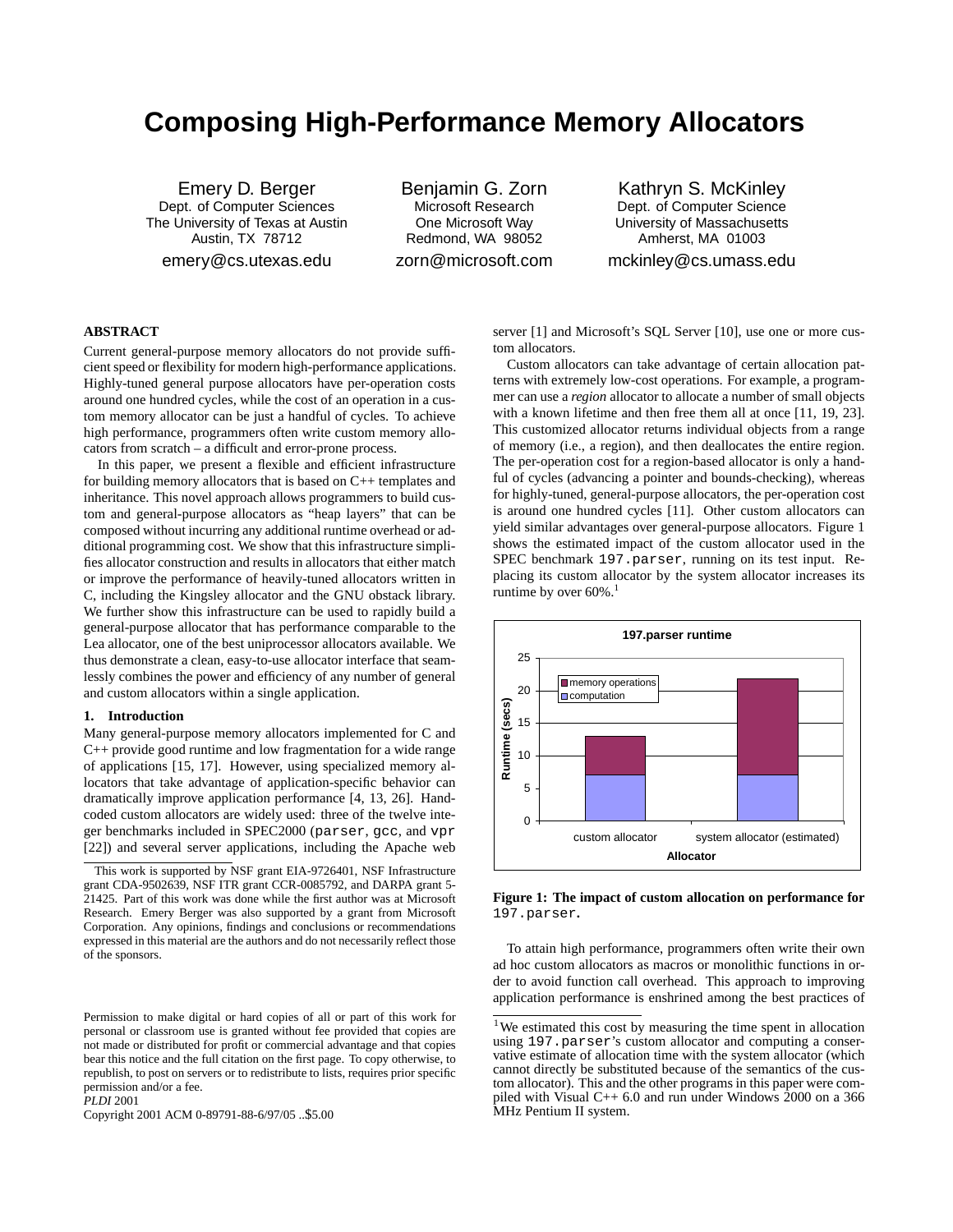skilled computer programmers [8, 18]. Unfortunately, this kind of code is brittle and hard to maintain or reuse, and as the application evolves, it can be difficult to adapt the memory allocator as needs change (e.g., to a multithreaded environment). In addition, writing these allocators is both error-prone and difficult. Good memory allocators are complicated pieces of software that require a substantial engineering effort. Because of this complexity, combining a custom and general-purpose allocator to allow them to share free memory, for example, is currently almost impossible.

In this paper, we present a flexible and efficient infrastructure for building custom and general-purpose allocators called *heap layers*. This infrastructure is based on a combination of C++ templates and inheritance called *mixins* [7]. Mixins are classes whose superclass may be changed. Using mixins allows the programmer to code allocators as composable layers that a compiler can implement with efficient code. Unlike previous approaches, we show that this technique allows programmers to write highly modular and reusable code with no abstraction penalty. We describe a number of highperformance custom allocators that we built by mixing and matching heap layers. We show that these allocators match or improve performance when compared with their hand-tuned, monolithic C counterparts on a selection of C and C++ programs.

We further demonstrate that this infrastructure can be used effectively to build high-performance, general-purpose allocators. We evaluate two general-purpose allocators we developed using heap layers over a period of three weeks, and compare their performance with the Kingsley allocator, one of the fastest general-purpose allocators, and the Lea allocator, an allocator that is both fast and memory-efficient. While the current heap layers allocator does not achieve the fragmentation and performance of the Lea allocator, the Lea allocator is highly tuned and has undergone many revisions over a period of more than seven years [17].

The remainder of this paper is organized as follows. We discuss related work in Section 2. In Section 3, we describe how we use mixins to build heap layers and demonstrate how we can mix and match a few simple heap layers to build and combine allocators. We briefly discuss our experimental methodology in Section 4. In Section 5, we show how we implement some real-world custom allocators using heap layers and present performance results. Section 6 then describes two general-purpose allocators built with heap layers and compares their runtime and memory consumption to the Kingsley and Lea allocators. We describe some of the software engineering benefits of heap layers in Section 7, and in Section 8, we show how heap layers provide a convenient infrastructure for memory allocation experiments. We conclude in Section 9 with a discussion of future directions.

#### **2. Related Work**

In this section, we describe related work in memory allocation and memory management infrastructures. We discuss two representative general-purpose memory allocators and describe related work in custom memory allocation. We then compare heap layers to previous infrastructures for building memory managers.

## **2.1 General-Purpose Allocation**

The literature on general-purpose memory allocators is extensive [26]. Here we describe two memory allocators, the Kingsley allocator used in BSD 4.2 [26] and the Lea allocator [17]. In Section 6, we describe the implementation of these two allocators in heap layers. We chose to implement these allocators because they are in widespread use and are on opposite ends of the spectrum between maximizing speed and minimizing memory consumption.

The Kingsley allocator is a power-of-two segregated fits allocator: all allocation requests are rounded up to the next power of two. This rounding can lead to severe *internal fragmentation* (wasted space inside allocated objects), because in the worst case, it allocates twice as much memory as requested. Once an object is allocated for a given size, it can never be reused for another size: the allocator performs no *splitting* (breaking large objects into smaller ones) or *coalescing* (combining adjacent free objects). This algorithm is well known to be among the fastest memory allocators although it is among the worst in terms of fragmentation [15].

The Lea allocator is an approximate best-fit allocator that provides both high speed and low memory consumption. It forms the basis of the memory allocator included in the GNU C library [12]. The current version (2.7.0) is a hybrid allocator with different behavior based on object size. Small objects (less than 64 bytes) are allocated using exact-size quicklists (one linked list of freed objects for each multiple of 8 bytes). Requests for a medium-sized object (less than 128K) and certain other events trigger the Lea allocator to coalesce all of the objects in these quicklists in the hope that this reclaimed space can be reused for the medium-sized object. For medium-sized objects, the Lea allocator performs immediate coalescing and spliting and approximates best-fit. Large objects are allocated and freed using mmap. The Lea allocator is the best overall allocator (in terms of the combination of speed and memory usage) of which we are aware [15].

# **2.2 Special-Purpose Allocation**

Most research on special-purpose (custom) allocation has focused on profile-based optimization of general-purpose allocation. Grunwald and Zorn's CustoMalloc builds memory allocators from allocation traces, optimizing the allocator based on the range of object sizes and their frequency of usage [13]. Other profile-based allocators use lifetime information to improve performance and reference information to improve locality [4, 20]. Regions, described in Section 1, have received recent attention as a method for improving locality [23]. Aiken and Gay have developed *safe* regions which delay region deletion when live objects are present [11]. Techniques for building other application-specific custom allocators have received extensive attention in the popular press [8, 18].

#### **2.3 Memory Management Infrastructures**

We know of only two previous infrastructures for building memory managers: *vmalloc*, by Vo, and *CMM*, by Attardi, Flagella, and Iglio. We describe the key differences between their systems and ours, focusing on the performance and flexibility advantages that heap layers provide.

The most successful customizable memory manager of which we are aware is the *vmalloc* allocator [25]. Vmalloc lets the programmer define multiple regions (distinct heaps) with different disciplines for each. The programmer performs customization by supplying user-defined functions and structs that manage memory. By chaining these together, vmalloc does provide the possibility of composing heaps. Unlike heap layers, each abstraction layer pays the penalty of a function call. This approach often prevents many useful optimizations, in particular method inlining. The vmalloc infrastructure limits the programmer to a small set of functions for memory allocation and deallocation; a programmer cannot add new functionality or new methods as we describe in Section 6.1. Unlike heap layers, vmalloc does not provide a way to delete heaps and reclaim all of their memory in one step. These limitations dramatically reduce vmalloc's usefulness as an extensible infrastructure.

Attardi, Flagella, and Iglio created an extensive C++-based system called the Customizable Memory Management (CMM) framework [2, 3]. Unlike our work, the primary focus of the CMM framework is garbage collection. The only non-garbage collected heaps provided by the framework are a single "traditional man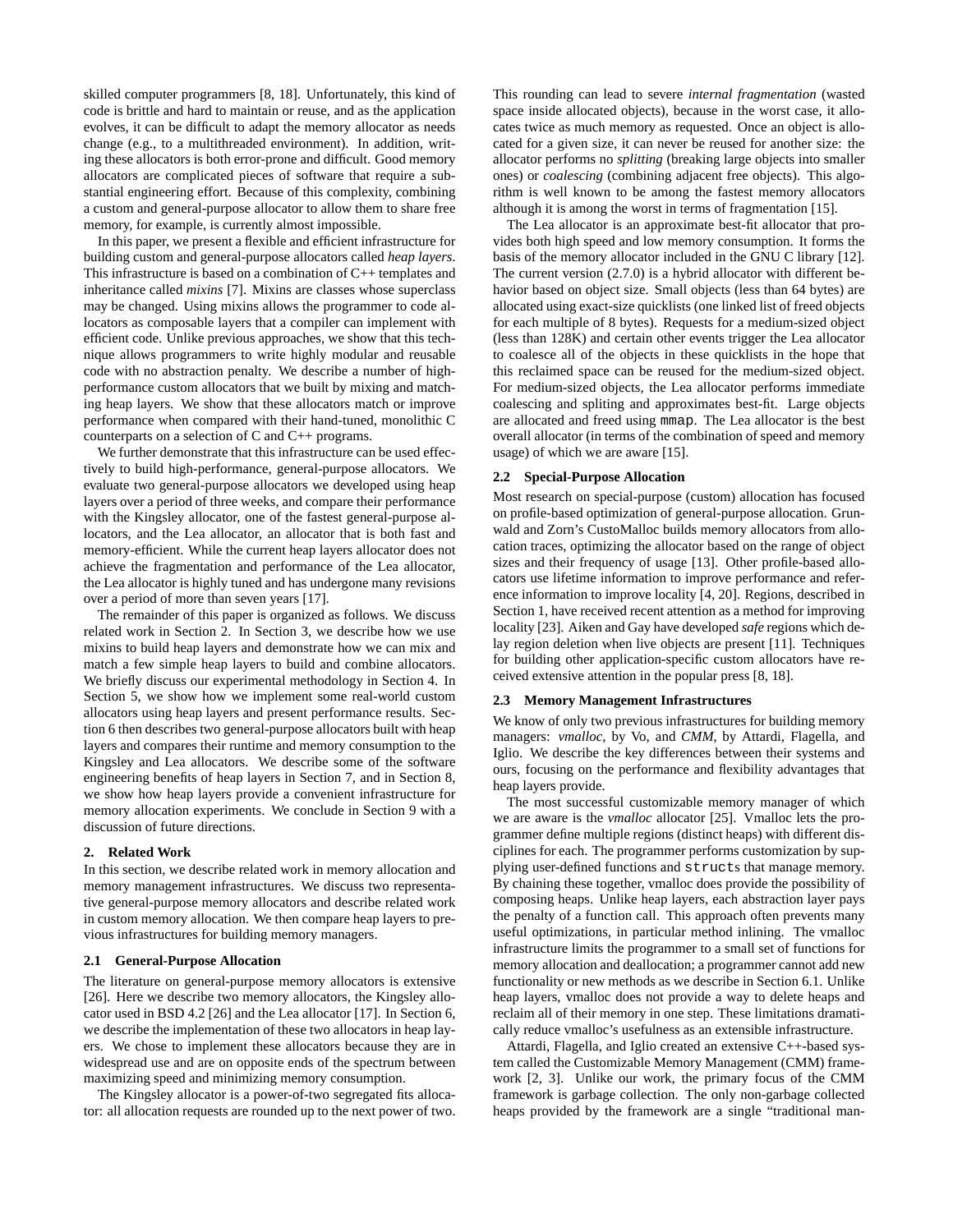ual allocation discipline" heap (whose policy the authors do not specify) called UncollectedHeap and a zone allocator called TempHeap. A programmer can create separate regions by subclassing the abstract class CmmHeap, which uses virtual methods to obtain and reclaim memory. For every memory allocation, deallocation, and crossing of an abstraction boundary, the programmer must thus pay the cost of one virtual method call, while in heap layers, there is no such penalty. As in vmalloc, this approach often prevents compiler optimizations across method boundaries. The virtual method approach also limits flexibility. In CMM, subclasses cannot implement functions not already provided by virtual methods in the base heap. Also, since class hierarchies are fixed, it is not possible to have one class (such as FreelistHeap, described in Section 3.1) with two different parent heaps in different contexts. In contrast, the mixin-based approach taken by heap layers allows both inheritance and reparenting, making heap layers more flexible and reusable.

The goal of heap layers is to provide the performance of existing custom and general-purpose allocators in a flexible, reusable framework that provides a foundation for programmers to build new allocators. We implement customized and general-purpose allocators using heap layers, demonstrating their flexibility and competitive performance.

## **3. Heap Layers**

While programmers often write memory allocators as monolithic pieces of code, they tend to think of them as consisting of separate pieces. Most general-purpose allocators treat objects of different sizes differently. The Lea allocator uses one algorithm for small objects, another for medium-sized objects, and yet another for large objects. Conceptually at least, these heaps consist of a number of separate heaps that are combined in a hierarchy to form one big heap.

The standard way to build components like these in  $C++$  uses virtual method calls at each abstraction boundary. The overhead caused by virtual method dispatch is significant when compared with the cost of memory allocation. This implementation style also greatly limits the opportunities for optimization since the compiler often cannot optimize across method boundaries. Building a class hierarchy through inheritance also fixes the relationships between classes in a single inheritance structure, making reuse difficult.

To address these concerns, we use *mixins* to build our heap layers. Mixins are classes whose superclass may be changed (they may be reparented) [7]. The C++ implementation of mixins (first described by VanHilst and Notkin [24]) consists of a templated class that subclasses its template argument:

```
template <class Super>
class Mixin : public Super {};
```
Mixins overcome the limitation of a single class hierarchy, enabling the reuse of classes in different hierarchies. For instance, we can use A in two different hierarchies,  $A \rightarrow B$  and  $A \rightarrow C$  (where the arrow means "inherits from"), by defining  $A$  as a mixin and composing the classes as follows:

```
class Composition1 : public A<B> {};
class Composition2 : public A<C> {};
```
A heap layer is a mixin that provides a malloc and free method and that follows certain coding guidelines. The malloc function returns a memory block of the specified size, and the free function deallocates the block. As long as the heap layer follows the guidelines we describe below, programmers can easily compose heap layers to build heaps. One layer can obtain memory from its parent by calling SuperHeap::malloc() and can return it with SuperHeap::free(). Heap layers also implement thin wrappers around system-provided memory allocation functions like malloc, sbrk, or mmap. We term these thin-wrapper layers *top heaps*, because they appear at the top of any hierarchy of heap layers.

We require that heap layers adhere to the following coding guidelines in order to ensure composability. First, malloc must correctly handle NULLs returned by SuperHeap::malloc() to allow an out-of-memory condition to propagate through a series of layers or to be handled by an exception-handling layer. Second, the layer's destructor must free any memory that is held by the layer. This action allows heaps composed of heap layers to be deleted in their entirety in one step.

## **3.1 Example: Composing a Per-Class Allocator**

One common way of improving memory allocation performance is to allocate all objects from a highly-used class from a per-class pool of memory. Because all such objects are the same size, memory can be managed by a simple singly-linked freelist [16]. Programmers often implement these per-class allocators in C++ by overloading the new and delete operators for the class.

Below we show how we can combine two simple heap layers to implement per-class pools without changing the source code for the original class. We first define a utility class called PerClassHeap that allows a programmer to adapt a class to use any heap layer as its allocator:

```
template <class Object, class SuperHeap>
class PerClassHeap : public Object {
public:
  inline void * operator new (size_t sz) {
    return getHeap().malloc (sz);
  }
  inline void operator delete (void * ptr) {
    getHeap().free (ptr);
  }
private:
  static SuperHeap& getHeap (void) {
    static SuperHeap theHeap;
    return theHeap;
  }
};
```
We build on the above with a very simple heap layer called FreelistHeap. This layer implements a linked list of free objects of the same size. malloc removes one object from the freelist if one is available, and free places memory on the freelist for later reuse. This approach is a common idiom in allocators because it provides very fast allocates and frees. However, it is limited to handling only one size of object. The code for FreelistHeap appears in Figure 2 without the error checking included in the actual code to guarantee that all objects are the same size.

We can now combine PerClassHeap and FreelistHeap with malloc-Heap (a thin layer over the system-supplied malloc and free) to make a subclass of *Foo* that uses per-class pools.

```
class FasterFoo :
public
  PerClassHeap<Foo, FreelistHeap<mallocHeap> >{};
```
#### **3.2 A Library of Heap Layers**

We have built a comprehensive library of heap layers that allows programmers to build a range of memory allocators with minimal effort by composing these ready-made layers. Figure 1 lists a number of these layers, which we group into the following categories:

**Top heaps.** A "top heap" is a heap layer that provides memory directly from the system and at least one appears at the top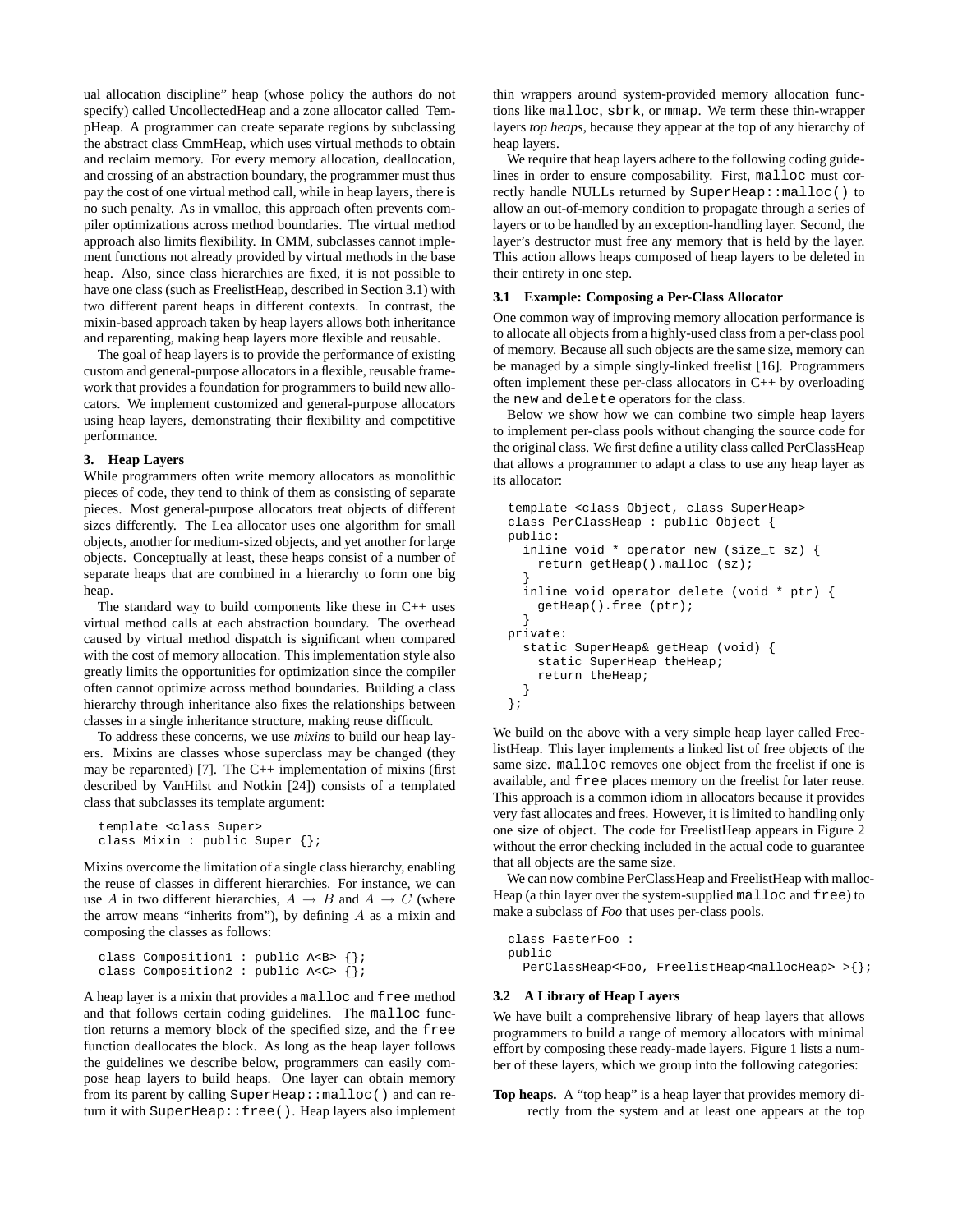```
template <class SuperHeap>
class FreelistHeap : public SuperHeap {
public:
  FreelistHeap (void)
    : myFreeList (NULL)
  {}
  ˜FreelistHeap (void) {
    // Delete everything on the freelist.
    void * ptr = myFreeList;
    while (ptr != NULL) {
      void * oldptr = ptr;
      ptr = (void *) ((freeObject *) ptr)->next;
      SuperHeap::free (oldptr);
    }
  }
  inline void * malloc (size_t sz) {
    // Check the freelist first.
    void * ptr = myFreeList;
    if (ptr == NULL) {
      ptr = SuperHeap::malloc (sz);
    } else {
      myFreeList = myFreeList->next;
    }
    return ptr;
  }
  inline void free (void * ptr) {
    // Add this object to the freelist.
    ((freeObject *) ptr)->next = myFreeList;
    myFreeList = (freeObject *) ptr;
  }
private:
  class freeObject {
  public:
   freeObject * next;
  };
  freeObject * myFreeList;
};
```
## **Figure 2: The implementation of FreelistHeap.**

of any hierarchy of heap layers. These thin wrappers over system-based memory allocators include mallocHeap, mmap-Heap (virtual memory), and sbrkHeap (built using sbrk() for UNIX systems and an sbrk() emulation for Windows).

- **Building-block heaps.** Programmers can use these simple heaps in combination with other heaps described below to implement more complex heaps. We provide an adapter called AdaptHeap that lets us embed a dictionary data structure inside freed objects so we can implement variants of FreelistHeap, including DLList, a FIFO-ordered, doubly-linked freelist that allows constant-time removal of objects from anywhere in the freelist. This heap supports efficient coalescing of adjacent objects belonging to different freelists into one object.
- **Combining heaps.** These heaps combine a number of heaps to form one new heap. These include two segregated-fits layers, SegHeap and StrictSegHeap (described in Section 6.1), and HybridHeap, a heap that uses one heap for objects smaller than a given size and another for larger objects.
- **Utility layers.** Utility layers include ANSIWrapper, which provides ANSI-C compliant behavior for malloc and free to allow a heap layer to replace the system-supplied allocator. A number of layers supply multithreaded support, including LockedHeap, which *code-locks* a heap for thread safety (acquires a lock, performs a malloc or free, and then releases the lock), and ThreadHeap and PHOThreadHeap,

| <b>A Library of Heap Layers</b>               |  |  |  |  |  |
|-----------------------------------------------|--|--|--|--|--|
| <b>Top Heaps</b>                              |  |  |  |  |  |
| A thin layer over malloc                      |  |  |  |  |  |
| A thin layer over the virtual memory manager  |  |  |  |  |  |
| A thin layer over sbrk (contiguous memory)    |  |  |  |  |  |
| <b>Building-Block Heaps</b>                   |  |  |  |  |  |
| Adapts data structures for use as a heap      |  |  |  |  |  |
| A freelist with a bound on length             |  |  |  |  |  |
| Manages memory in chunks of a given size      |  |  |  |  |  |
| Performs coalescing and splitting             |  |  |  |  |  |
| A freelist (caches freed objects)             |  |  |  |  |  |
| <b>Combining Heaps</b>                        |  |  |  |  |  |
| Uses one heap for small objects               |  |  |  |  |  |
| and another for large objects                 |  |  |  |  |  |
| A general segregated fits allocator           |  |  |  |  |  |
| A strict segregated fits allocator            |  |  |  |  |  |
| <b>Utility Layers</b>                         |  |  |  |  |  |
| Provides ANSI-malloc compliance               |  |  |  |  |  |
| Checks for a variety of allocation errors     |  |  |  |  |  |
| Code-locks a heap for thread safety           |  |  |  |  |  |
| Use a heap as a per-class allocator           |  |  |  |  |  |
| A private heaps with ownership allocator [6]  |  |  |  |  |  |
| Collects and outputs fragmentation statistics |  |  |  |  |  |
| A pure private heaps allocator [6]            |  |  |  |  |  |
| Throws an exception when the parent heap      |  |  |  |  |  |
| is out of memory                              |  |  |  |  |  |
| Outputs a trace of allocations                |  |  |  |  |  |
| A heap type that refers to one heap object    |  |  |  |  |  |
| <b>Object Representation</b>                  |  |  |  |  |  |
| Provides support for coalescing               |  |  |  |  |  |
| Records object sizes in a header              |  |  |  |  |  |
| <b>Special-Purpose Heaps</b>                  |  |  |  |  |  |
| A heap optimized                              |  |  |  |  |  |
| for stack-like behavior and fast resizing     |  |  |  |  |  |
| A zone ("region") allocator                   |  |  |  |  |  |
| A heap optimized for stack-like behavior      |  |  |  |  |  |
| <b>General-Purpose Heaps</b>                  |  |  |  |  |  |
| Fast but high fragmentation                   |  |  |  |  |  |
| Not quite as fast but low fragmentation       |  |  |  |  |  |
|                                               |  |  |  |  |  |

#### **Table 1: A library of heap layers, divided by category.**

which implement finer-grained multithreaded support. Error handling is provided by ThrowExceptionHeap, which throws an exception when its superheap is out of memory. We also provide heap debugging support with DebugHeap, which tests for multiple frees and other common memory management errors.

- **Object representation.** SizeHeap maintains object size in a header just preceding the object. CoalesceableHeap does the same but also records whether each object is free in the header of the next object in order to facilitate coalescing.
- **Special-purpose heaps.** We implemented a number of heaps optimized for managing objects with known lifetimes, including two heaps for stack-like behavior (ObstackHeap and XallocHeap, described in Sections 5.1 and 5.2) and a regionbased allocator (ZoneHeap).
- **General-purpose heaps.** We also implement two heap layers useful for general-purpose memory allocation: KingsleyHeap and LeaHeap, described in Sections 6.1 and 6.2.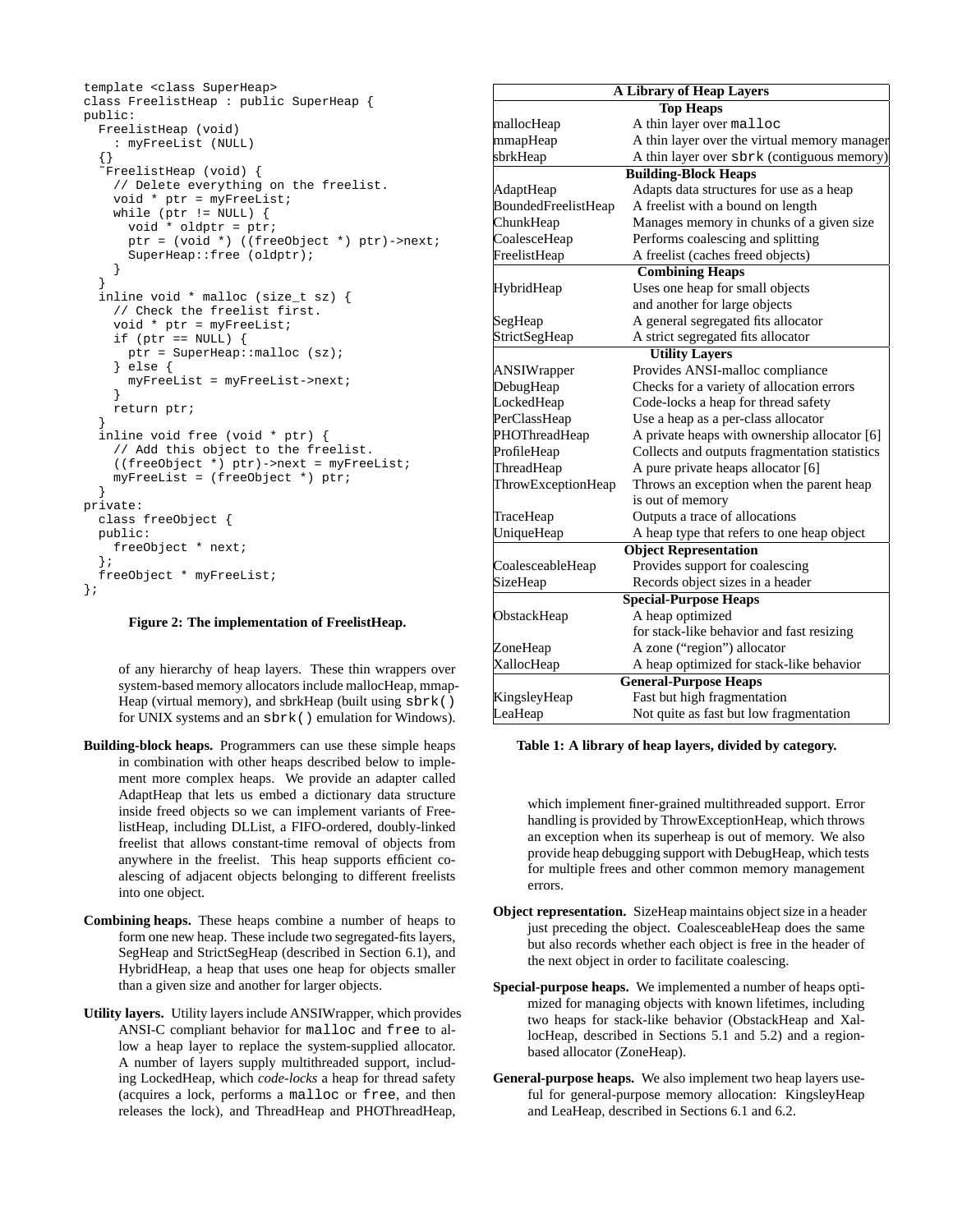# **4. Experimental Methodology**

We wrote these heap layers in  $C++$  and implemented them as a series of include files. We then used these heap layers to replace a number of custom and general-purpose allocators. For C++ programs, we used these heap layers directly (e.g., kHeap.free(p)). When replacing custom allocators in C programs, we wrapped the heap layers with a C API. When replacing the general-purpose allocators, we redefined malloc and free and the C++ operators new and delete to refer to the desired allocator. Programs were compiled with Visual C++ 6.0 and run on a 366 MHz Pentium II system with 128MB of RAM and a 256K L2 cache, under Windows 2000 build 2195. All runtimes are the average of three runs; variation was minimal.

### **5. Building Special-Purpose Allocators**

In this section, we investigate the performance implications of building custom allocators using heap layers. Specifically, we evaluate the performance of two applications (197.parser and 176.gcc from the SPEC2000 benchmark suite) that make extensive use of custom allocators. We compare the performance of the original carefully-tuned allocators against versions of the allocators that we wrote with heap layers.<sup>2</sup>

## **5.1 197.parser**

The 197.parser benchmark is a natural-language parser for English written by Sleator and Temperley. It uses a custom allocator the authors call *xalloc* which is optimized for stack-like behavior. This allocator uses a fixed-size region of memory (in this case, 30MB) and always allocates after the last block that is still in use by bumping a pointer. Freeing a block marks it as free, and if it is the last block, the allocator resets the pointer back to the new last block in use. Xalloc can free the entire heap quickly by setting the pointer to the start of the memory region. This allocator is a good example of appropriate use of a custom allocator. As in most custom allocation strategies, it is not appropriate for general-purpose memory allocation. For instance, if an application never frees the last block in use, this algorithm would exhibit unbounded memory consumption.

We replaced xalloc with a new heap layer, XallocHeap. This layer, which we layer on top of MmapHeap, is the same as the original allocator, except that we replaced a number of macros by inline static functions. We did not replace the general-purpose allocator which uses the Windows 2000 heap. We ran 197. parser against the SPEC test input to measure the overhead that heap layers added. Figure 3 presents these results. We were quite surprised to find that using layers actually slightly *reduced* runtime (by just over 1%), although this reduction is barely visible in the graph. The source of this small improvement is due to the increased opportunity for code reorganization that layers provide. When using layers, the compiler can schedule code with much greater flexibility. Since each layer is a direct procedure call, the compiler can decide what pieces of the layered code are most appropriate to inline at each point in the program. The monolithic implementations of xalloc/xfree in the original can only be inlined in their entirety. Table 2 shows that the executable sizes for the original benchmark are the smallest when the allocation functions are not declared inline and the largest when they are inlined, while the version with XallocHeap lies in between (the compiler inlined the allocation functions with XallocHeap regardless of our use of inline). Inspecting the assembly output reveals that the compiler made more fine-grained decisions on what

| 197. parser variant  | <b>Executable size</b> |
|----------------------|------------------------|
| original             | 211,286                |
| original (inlined)   | 266,342                |
| XallocHeap           | 249,958                |
| XallocHeap (inlined) | 249,958                |

**Table 2: Executable sizes for variants of** 197.parser**.**



**Figure 3: Runtime comparison of the original** 197.parser **custom allocator and xallocHeap.**

code to inline and thus achieved a better trade-off between program size and optimization opportunities to yield improved performance.

## **5.2 176.gcc**

Gcc uses *obstacks*, a well-known custom memory allocation library [26]. Obstacks also are designed to take advantage of stack-like behavior, but in a more radical way than xalloc. Obstacks consist of a number of large memory "chunks" that are linked together. Allocation of a block bumps a pointer in the current chunk, and if there is not enough room in a given chunk, the obstack allocator obtains a new chunk from the system. Freeing an object deallocates all memory allocated after that object. Obstacks also support a grow() operation. The programmer can increase the size of the current block, and if this block becomes too large for the current chunk, the obstack allocator copies the current object to a new, larger chunk.

Gcc uses obstacks in a variety of phases during compilation. The parsing phase in particular uses obstacks extensively. In this phase, gcc uses the obstack grow operation for symbol allocation in order to avoid a fixed limit on symbol size. When entering each lexical scope, the parser allocates objects on obstacks. When leaving scope, it frees all of the objects allocated within that scope by freeing the first object it allocated.

Obstacks have been heavily optimized over a number of years and make extensive use of macros. We implemented ObstackHeap in heap layers and provided C-based wrapper functions that implement the obstack API. This effort required about one week and consists of 280 lines of code (around 100 are to implement the API wrappers). By contrast, the GNU obstack library consists of around 480 lines of code and was refined over a period of at least six years.

We ran gcc on one of the reference inputs (scilab.i) and compared two versions of the original gcc with two versions of gcc with ObstackHeap: the original macro-based code, the original with function calls instead of macros, the ObstackHeap version layered on top of mallocHeap, and an ObstackHeap version that uses a Free-

<sup>&</sup>lt;sup>2</sup>We did not include 175. vpr, the other benchmark in SPEC2000 that uses custom allocators, because its custom memory allocation API exposes too much internal allocator state to allow us to cleanly replace the allocator.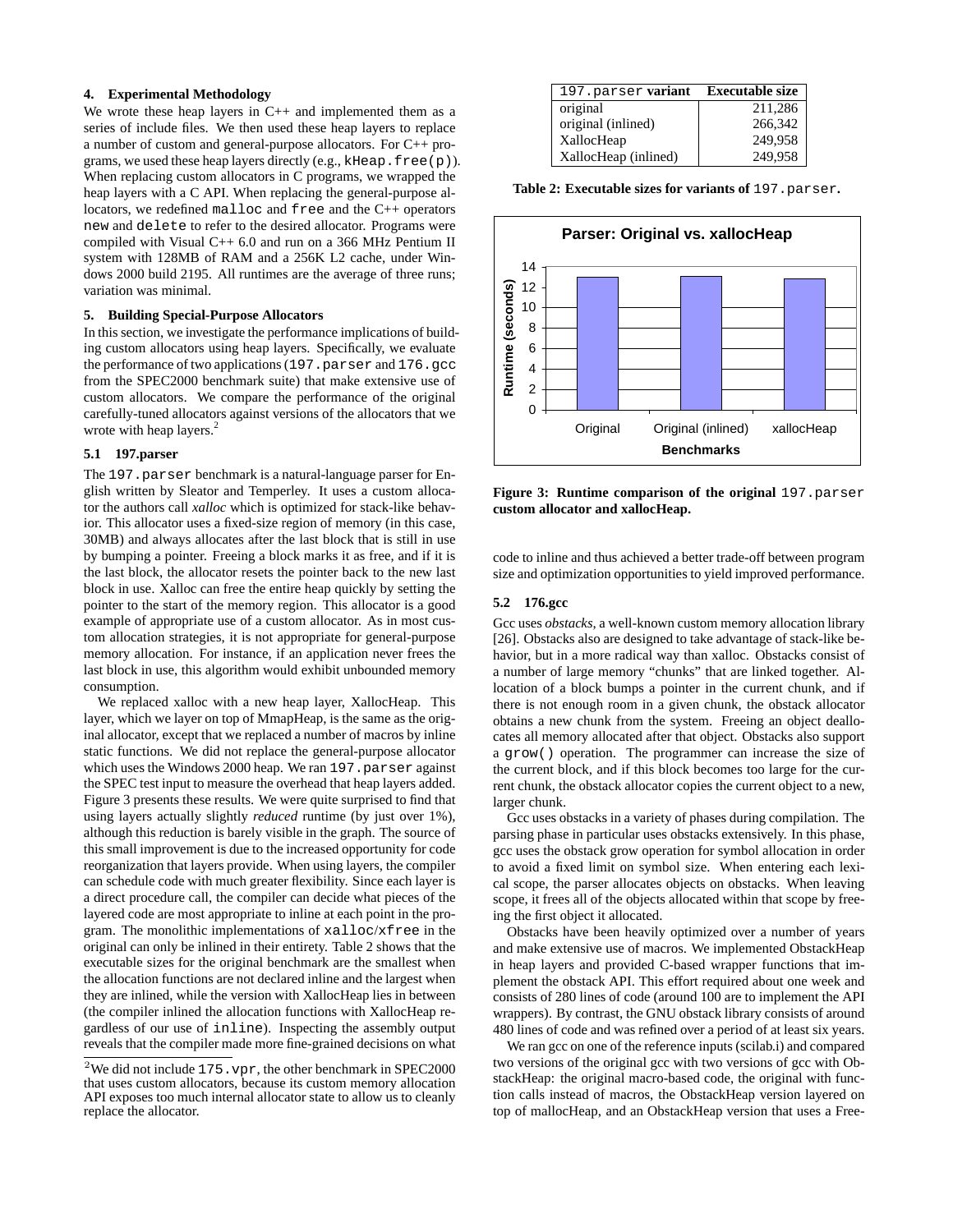



(a) Complete execution of gcc.

(b) gcc's parse phase only.

**Figure 4: Runtime comparison of gcc with the original obstack and ObstackHeap.**

| <b>Memory-Intensive Benchmarks</b> |                     |                    |  |  |
|------------------------------------|---------------------|--------------------|--|--|
| Benchmark                          | Description         | Input              |  |  |
| cfrac                              | factors numbers     | a 36-digit number  |  |  |
| espresso                           | optimizer for PLAs  | test2              |  |  |
| lindsay                            | hypercube simulator | script.mine        |  |  |
| <b>LRUsim</b>                      | a locality analyzer | an 800MB trace     |  |  |
| Perl                               | Perl interpreter    | perfect.in         |  |  |
| roboop                             | Robotics simulator  | included benchmark |  |  |

**Table 3: Memory-intensive benchmarks used in this paper.**

listHeap to optimize allocation and freeing of the default chunk size and mallocHeap for larger chunks:

```
class ObstackType :
 public ObstackHeap<4096,
   HybridHeap<4096 + 8, // Obstack overhead
               FreelistHeap<mallocHeap>,
               mallocHeap> {};
```
As with 197.parser, we did not replace the general-purpose allocator. Figure 4(a) shows the total execution time for each of these cases, while Figure 4(b) shows only the parse phase. Layering ObstackHeap on top of FreelistHeap results in an 8% improvement over the original in the parse phase, although its improvement over the original for the full execution of gcc is minimal (just over 1%). This result provides further evidence that custom allocators composed quickly with heap layers can perform comparably to carefully tuned hand-written allocators.

## **6. Building General-Purpose Allocators**

In this section, we consider the performance implications of building general-purpose allocators using heap layers. Specifically, we compare the performance of the Kingsley and Lea allocators [17] to allocators with very similar architectures created by composing heap layers. Our goal is to understand whether the performance costs of heap layers prevent the approach from being viable for building general-purpose allocators. We map the designs of these allocators to heap layers and then compare the runtime and memory consumption of the original allocators to our heap layer implementations, KingsleyHeap and LeaHeap.

To evaluate allocator runtime performance and fragmentation, we use a number of memory-intensive programs, most of which

were described by Zorn and Wilson [14, 15] and shown in Table 3: *cfrac* factors arbitrary-length integers, *espresso* is an optimizer for programmable logic arrays, *lindsay* is a hypercube simulator, *LRUsim* analyzes locality in reference traces, *perl* is the Perl interpreter included in SPEC2000 (253.perlbmk), and *roboop* is a robotics simulator. As Table 4 shows, these programs exercise memory allocator performance in both speed and memory efficiency. This table also includes the number of objects allocated and their average size. The programs' footprints range from just 16K (for *roboop*) to over 1.5MB (for *LRUsim*). For all of the programs except *lindsay* and *LRUsim*, the ratio of total memory allocated to the maximum amount of memory in use is large. The programs' rates of memory allocation and deallocation (memory operations per second) range from under one hundred to almost two million per second. Except for *LRUsim*, memory operations account for a significant portion of the runtime of these programs.

#### **6.1 The Kingsley Allocator**

We first show how we can build KingsleyHeap, a complete generalpurpose allocator using the FreelistHeap layer described in Section 3.1 composed with one new heap layer. We show that Kingsley-Heap, built using heap layers, performs as well as the Kingsley allocator.

The Kingsley allocator needs to know the sizes of allocated objects so it can place them on the appropriate free list. An object's size is often kept in metadata just before the object itself, but it can be represented in other ways. We can abstract away object representation by relying on a getSize() method that must be implemented by a superheap. SizeHeap is a layer that records object size in a header immediately preceding the object.

```
template <class SuperHeap>
class SizeHeap : public SuperHeap {
public:
  inline void * malloc (size_t sz) {
    // Add room for a size field.
    freeObject * ptr = (freeObject *)
      SuperHeap::malloc (sz + sizeof(freeObject));
    // Store the requested size.
    ptr->sz = sz;return (void *) (ptr + 1);
  }
  inline void free (void * ptr) {
    SuperHeap::free ((freeObject *) ptr - 1);
```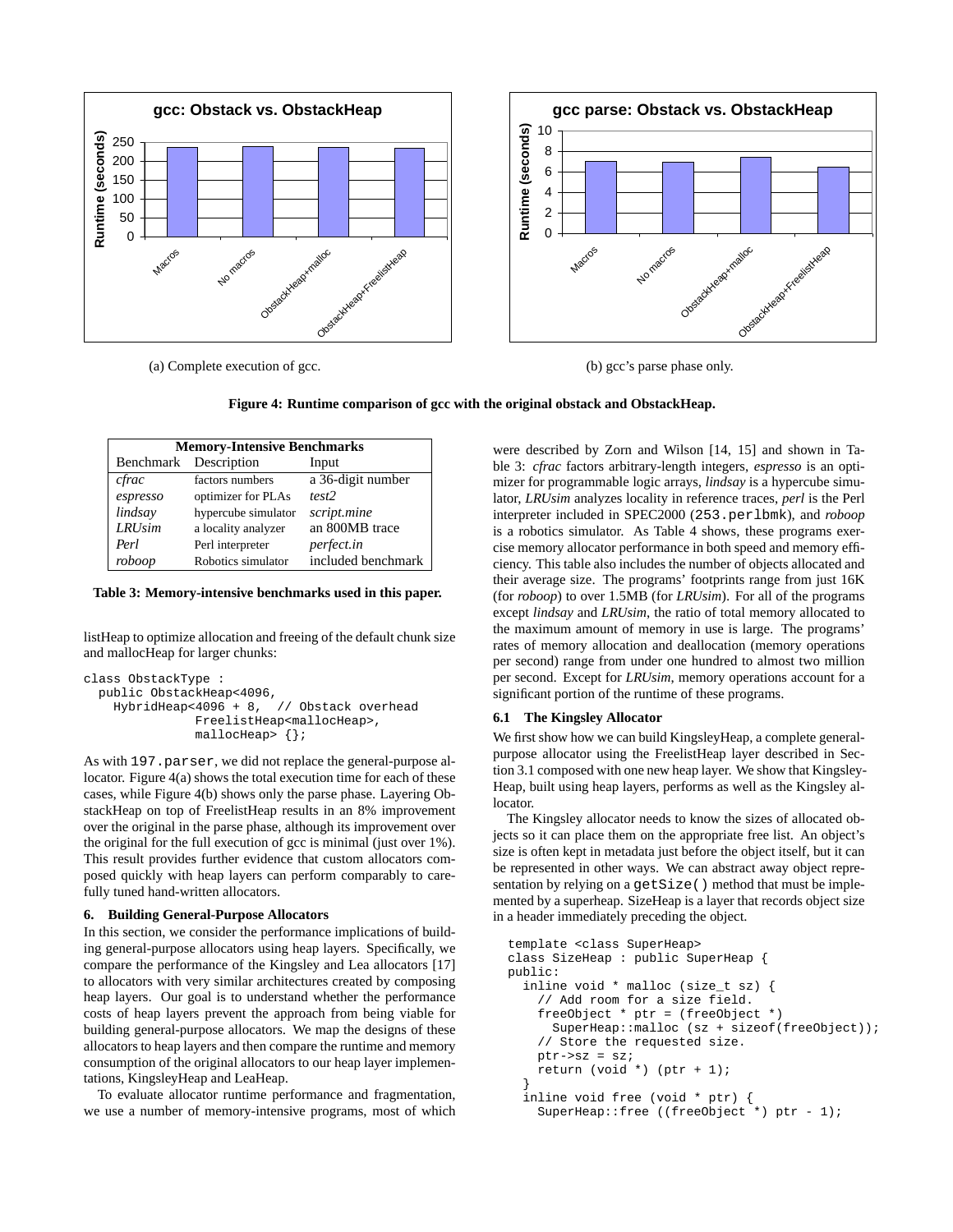| <b>Memory-Intensive Benchmark Statistics</b> |            |               |            |              |            |                |
|----------------------------------------------|------------|---------------|------------|--------------|------------|----------------|
| Benchmark                                    | Objects    | Total memory  | Max in use | Average size | Memory ops | Memory ops/sec |
| cfrac                                        | 10,890,166 | 222,745,704   | 176,960    | 20.45        | 21,780,289 | 1,207,862      |
| espresso                                     | 4,477,737  | 1,130,107,232 | 389.152    | 252.38       | 8,955,367  | 218,276        |
| lindsay                                      | 108.862    | 7,418,120     | 1,510,840  | 68.14        | 217,678    | 72,300         |
| <b>LRUsim</b>                                | 39.139     | 1.592.992     | 1,581,552  | 40.70        | 78.181     | 94             |
| perl                                         | 8,548,435  | 162.451.960   | 293.928    | 19.00        | 17,091,308 | 257,809        |
| roboop                                       | 9,268,221  | 332,058,248   | 16,376     | 35.83        | 18,536,397 | 1,701,786      |

**Table 4: Statistics for the memory-intensive benchmarks used in this paper. We divide by runtime with the Lea allocator to obtain memory operations per second.**

```
}
  inline static size_t getSize (void * ptr) {
   return ((freeObject *) ptr - 1)->sz;
  }
private:
 union freeObject {
    size_t sz;
    double _dummy; // for alignment.
  };
};
```
StrictSegHeap provides a general interface for implementing strict segregated fits allocation. Segregated fits allocators divide objects into a number of *size classes*, which are ranges of object sizes. Memory requests for a given size are satisfied directly from the "bin" corresponding to the requested size class. The heap returns deallocated memory to the appropriate bin. StrictSegHeap's arguments include the number of bins, a function that maps object size to size class and size class to maximum size, the heap type for each bin, and the parent heap (for bigger objects). The implementation of StrictSegHeap is 32 lines of C++ code. The class definition appears in Figure 5.

We now build KingsleyHeap using these layers. First, we implement the helper functions that support power-of-two size classes:

```
inline int pow2getSizeClass (size_t sz) {
  int c = 0;
 sz = sz - 1;while (sz > 7) {
   sz \gg= 1;C++;}
 return c;
}
inline size_t pow2getClassMaxsize (int i) {
 return 1 \leq (i+3);
}
```
By combining these heap layers, we can now define KingsleyHeap. We implement KingsleyHeap as a StrictSegHeap with 29 bins and power-of-two size classes (supporting an object size of up to  $2^{32} - 1$ bytes). Each size class is implemented using a FreelistHeap that gets memory from SbrkHeap (a thin layer over sbrk()).

```
class KingsleyHeap :
public StrictSegHeap<29, pow2getSizeClass,
         pow2getClassMaxSize,
         SizeHeap<FreelistHeap<SbrkHeap> >,
         SizeHeap<FreelistHeap<SbrkHeap> > > {};
```
A C++ programmer now uses this heap by declaring it as an object and directly using the malloc and free calls.

```
KingsleyHeap kHeap;
char * ch = (char *) kHeap.malloc (20);
kHeap.free (ch);
```

```
template <int NumBins,
          int (*getSizeClass) (size_t),
          size_t (*getClassMaxSize) (int),
          class LittleHeap,
          class BigHeap>
class StrictSegHeap : public BigHeap {
public:
  inline void * malloc (size_t sz) {
    void * ptr;
    int sizeClass = getSizeClass (sz);
    if (sizeClass >= NumBins) {
      // This request was for a "big" object.
      ptr = BigHeap::malloc (sz);
    } else {
      size_t ssz = getClassMaxSize(sizeClass);
      ptr = myLittleHeap[sizeClass].malloc (ssz);
    }
    return ptr;
  }
  inline void free (void * ptr) {
    size_t objectSize = getSize(ptr);
    int objectSizeClass
      = getSizeClass (objectSize);
    if (objectSizeClass >= NumBins) {
     BigHeap::free (ptr);
    } else {
      while (getClassMaxSize(objectSizeClass)
             > objectSize) {
        objectSizeClass--;
      }
      myLittleHeap[objectSizeClass].free (ptr);
    }
  }
private:
LittleHeap myLittleHeap[NumBins];
```
};

## **Figure 5: The implementation of StrictSegHeap.**

# **6.2 The Lea Allocator**

Version 2.7.0 of the Lea allocator is a hybrid allocator with different behavior for different object sizes. For small objects ( $\leq 64$  bytes), the allocator uses quick lists; for large objects ( $> 128K$  bytes), it uses virtual memory (mmap), and for medium-sized objects, it performs approximate best-fit allocation [17]. The strategies it employs are somewhat intricate but it is possible to decompose these into a hierarchy of layers.

Figure 7 shows the heap layers representation of LeaHeap, which is closely modeled after the Lea allocator. The shaded area represents LeaHeap, while the Sbrk and Mmap heaps depicted at the top are parameters. At the bottom of the diagram, object requests are managed by a SelectMmapHeap, which routes large size requests to be eventually handled by the Mmap parameter. Smaller requests are routed to ThresholdHeap, which both routes size requests to a small and medium heap and in certain instances (e.g., when a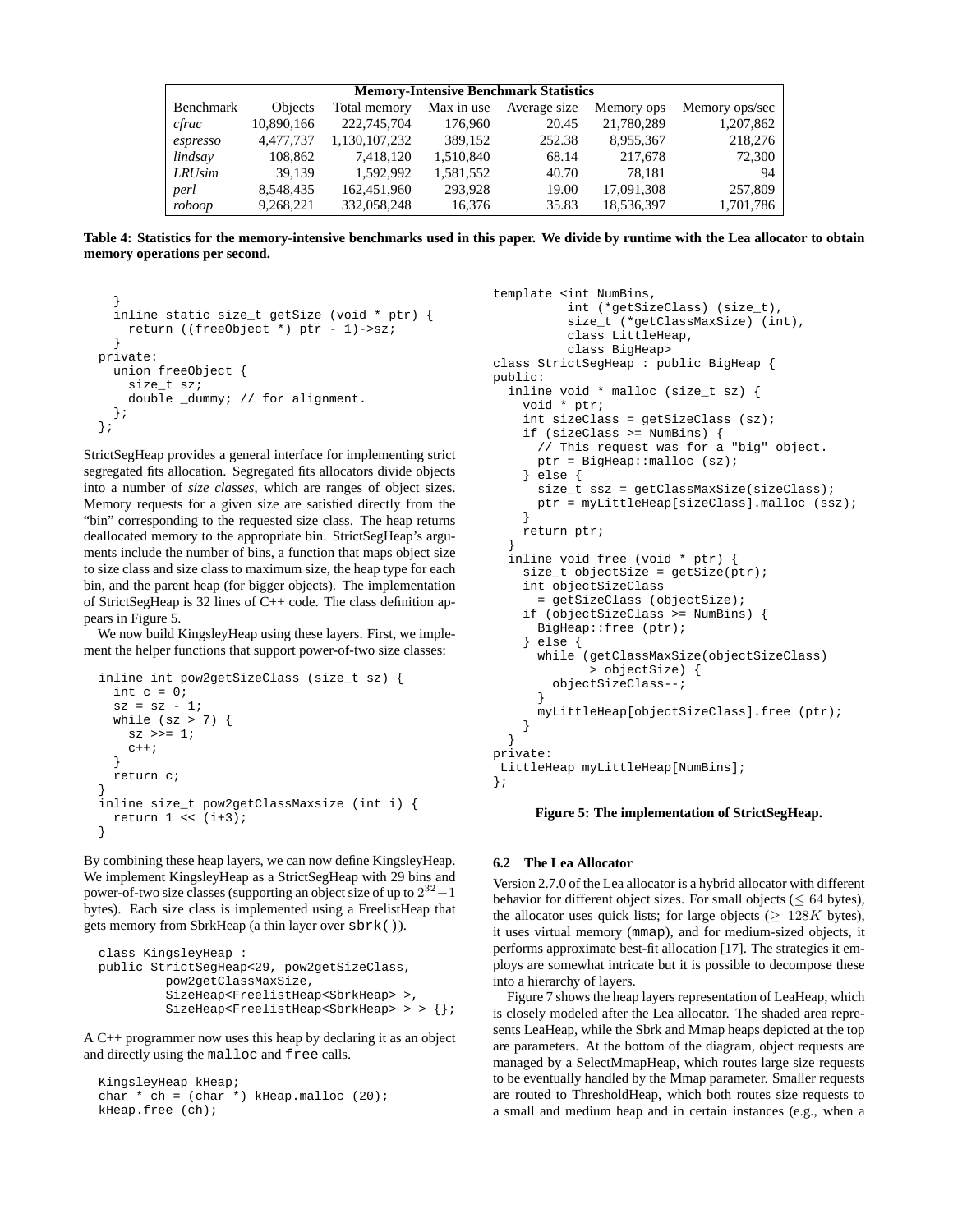

(a) Runtime normalized to the Lea allocator.



(b) Space (memory consumption) normalized to the Lea allocator.



 

**Figure 6: Runtime and space comparison of the original Kingsley and Lea allocators and their heap layers counterparts.**

**Figure 7: A diagram of LeaHeap's architecture.**

sufficiently large object is requested), frees all of the objects held in the small heap. We implemented coalescing and splitting using two layers. CoalesceHeap performs splitting and coalescing, while CoalesceableHeap provides object headers and methods that support coalescing. SegHeap is a more general version of StrictSeg-Heap described in Section 6.1 that searches through all of its heaps for available memory. Not shown in the picture are AdaptHeap and DLList. AdaptHeap lets us embed a dictionary data structure within freed objects, and for LeaHeap, we use DLList, which implements a FIFO doubly-linked list. While LeaHeap is not a complete implementation of the Lea allocator (which includes other heuristics to further reduce fragmentation), it is a faithful model that implements most of its important features, including the hierarchy described here.

We built LeaHeap in a total of three weeks. We were able to reuse a number of layers, including SbrkHeap, MmapHeap, and SegHeap. The layers that implement coalescing (CoalesceHeap and CoalesceableHeap) are especially useful and can be reused to build other coalescing allocators, as we show in Section 8. The new

ap instance, a programmer can use multiple instances of LeaHeaps to layers constitute around 500 lines of code, not counting comments or white space, while the Lea allocator is over 2,000 lines of code. LeaHeap is also more flexible than the original Lea allocator. For manage distinct ranges of memory, something that is not possible with the original. Similarly, we can make these heaps thread-safe when needed by wrapping them with a LockedHeap layer. Because of this flexibility of heap layers, we can easily include *both* a thread-safe and non-thread-safe version of the same allocator in the same application.

# **6.3 Experimental Results**

We ran the benchmarks in Table 3 with the Kingsley allocator, KingsleyHeap, KingsleyHeap plus coalescing (which we discuss in Section 8), the Lea allocator, and LeaHeap. In Figure 6(a) we present a comparison of the runtimes of our benchmark applications normalized to the original Lea allocator (we present the data used for this graph in Table 5). The average increase in runtime for KingsleyHeap over the Kingsley allocator is just below 2%. For the two extremely allocation-intensive benchmarks, *cfrac* and *roboop*, the increase in runtime is just over 3%, demonstrating that the overhead of heap layers has minimal impact. Despite being cleanly decomposed into a number of layers, KingsleyHeap performs nearly as well as the original hand-coded Kingsley allocator. Runtime of LeaHeap is between 1/2% faster and 20% slower than the Lea allocator (an average of 7% slower).

Figure 6(b) shows memory consumption for the same benchmarks normalized to the Lea allocator (we present the data used for this graph in Table 6). We define memory consumption as the high-water mark of memory requested from the operating system. For the Kingsley and Lea allocators, we used the amount reported by these programs; for the heap layers allocators, we directly measured the amount requested by both SbrkHeap and MmapHeap. KingsleyHeap's memory consumption is between 54% less and 11% more (on average 5.5% less), while LeaHeap's memory consumption is between 44% less and 19% more (on average 2% less) than the Lea allocator. The outlier is *roboop*, which has an extremely small footprint (just 16K) that exaggerates the memory efficiency of the heap layers allocators. Excluding *roboop*, the average increase in memory consumption for KingsleyHeap is 4% and for LeaHeap is 6.5%.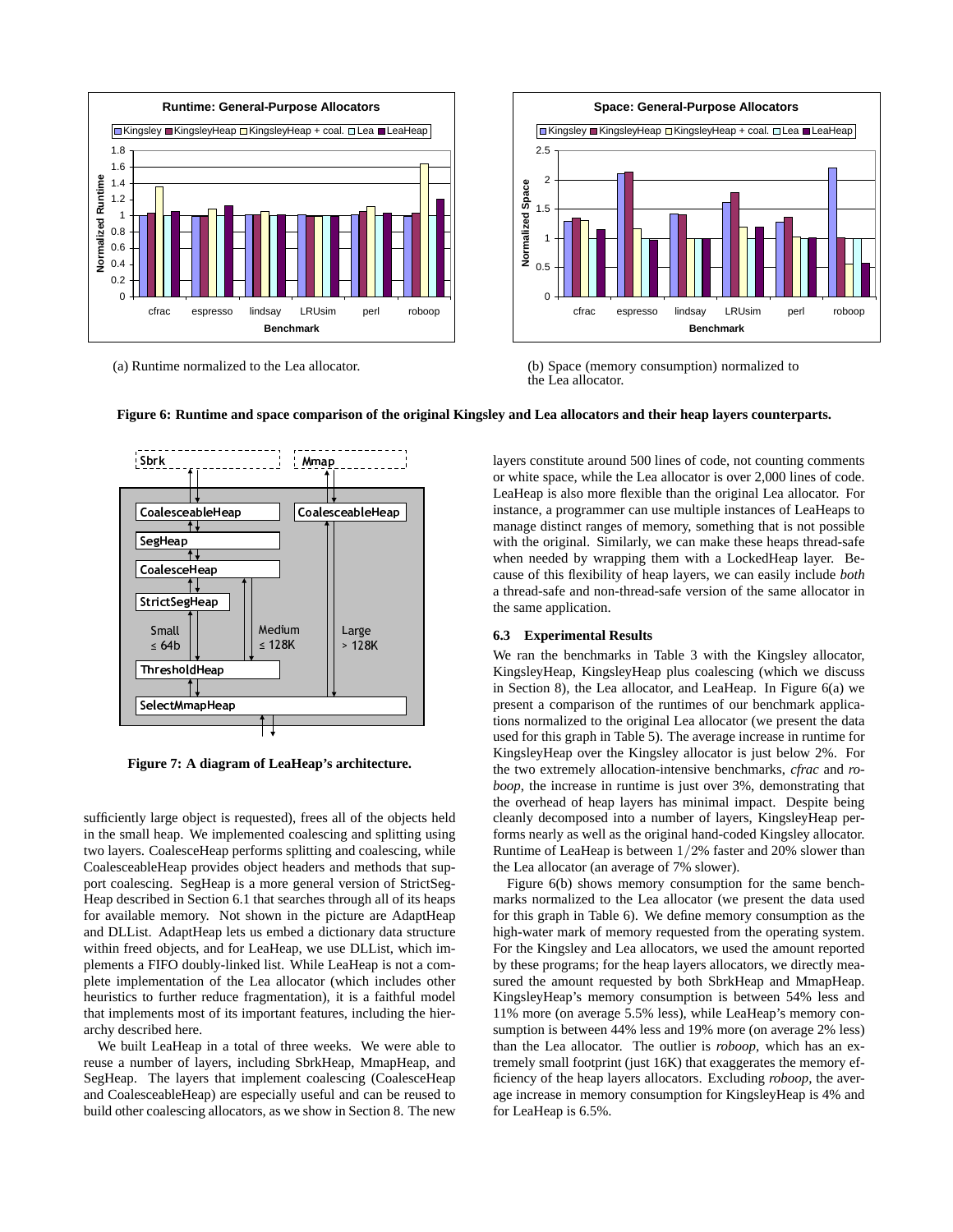| <b>Runtime for General-Purpose Allocators</b> |          |              |                        |        |         |
|-----------------------------------------------|----------|--------------|------------------------|--------|---------|
| Benchmark                                     | Kingsley | KingsleyHeap | KingsleyHeap $+$ coal. | Lea    | LeaHeap |
| cfrac                                         | 19.02    | 19.75        | 25.94                  | 19.09  | 20.14   |
| espresso                                      | 40.66    | 40.91        | 44.56                  | 41.12  | 46.33   |
| lindsay                                       | 3.05     | 3.04         | 3.16                   | 3.01   | 3.03    |
| <b>LRUsim</b>                                 | 836.67   | 827.10       | 826.44                 | 831.98 | 828.36  |
| perl                                          | 66.94    | 70.01        | 73.61                  | 66.32  | 68.60   |
| roboop                                        | 10.81    | 11.19        | 17.89                  | 10.89  | 13.08   |

**Table 5: Runtime (in seconds) for the general-purpose allocators described in this paper.**

| <b>Memory Consumption for General-Purpose Allocators</b> |           |              |                        |           |           |  |
|----------------------------------------------------------|-----------|--------------|------------------------|-----------|-----------|--|
| <b>Benchmark</b>                                         | Kingsley  | KingsleyHeap | KingsleyHeap $+$ coal. | Lea       | LeaHeap   |  |
| cfrac                                                    | 270.336   | 280,640      | 271.944                | 208,896   | 241,272   |  |
| espresso                                                 | 974.848   | 992.032      | 541,696                | 462,848   | 448,808   |  |
| lindsay                                                  | 2,158,592 | 2,120,752    | 1,510,688              | 1,515,520 | 1,506,720 |  |
| <b>LRUsim</b>                                            | 2,555,904 | 2,832,272    | 1,887,512              | 1,585,152 | 1,887,440 |  |
| perl                                                     | 425.984   | 454,024      | 342,344                | 331,776   | 337,408   |  |
| roboop                                                   | 45,056    | 20,760       | 11.440                 | 20,480    | 11,616    |  |

**Table 6: Memory consumption (in bytes) for the general-purpose allocators described in this paper.**

This investigation provides several insights. First, we have demonstrated that the heap layers framework is sufficiently robust that even quite sophisticated allocator implementations can be developed using it. Furthermore, we have shown that we can quickly (in a matter of weeks) assemble an allocator that is structurally similar to one of the best general-purpose allocators available. In addition, while we have spent little time tuning our current implementation, its performance and fragmentation are comparable to the original allocator.

## **7. Software Engineering Benefits**

Our experience with building and using heap layers has been quite positive. Some of the software engineering advantages of using mixins to build software layers (e.g., heap layers) have been discussed previously, especially focusing on ease of refinement [5, 9, 21]. We found that using heap layers as a means of stepwise refinement greatly simplified allocator construction. We also found the following additional benefits of using layers.

Because we can generally use any single layer to replace an allocator, we are often able to test and debug layers in isolation, making building allocators a much more reliable process. By adding and removing layers, we can find buggy layers by process of elimination. To further assist in layer debugging, we built a simple DebugHeap layer (shown in Figure 8) that checks for a variety of memory allocation errors, including invalid and multiple frees. During development, we insert this layer between pairs of layers as a sanity check. DebugHeap is also useful as a layer for finding errors in client applications. By using it with our heap layers allocators, we discovered a number of serious allocation errors (multiple frees) in *p2c*, a program we had previously planned to use as a benchmark.

The additional error-checking that heap layers enable, combined with compiler elimination of layer overhead, encourage the division of allocators into many layers. When porting our first version of the LeaHeap to Solaris, we found that one of our layers, CoalesceSegHeap, contained a bug. This heap layer provided the functionality of SegHeap as well as coalescing, splitting and adding headers to allocated objects. By breaking out coalescing and header management into different layers (CoalesceHeap and Coalesceable-Heap) and interposing DebugHeap, we were able to find the bug quickly. The new layers had the additional benefit of allowing us to apply coalescing to other heaps, as we do in the next section.

## **8. Heap Layers as an Experimental Infrastructure**

Because heap layers simplify the creation of memory allocators, we can use them to perform a wide range of memory allocation experiments that previously would have required a substantial programming effort. In this section, we describe one such experiment that demonstrates the use of heap layers as an experimental infrastructure.

As Figures 6(a) and 6(b) demonstrate, the Kingsley allocator is fast but suffers from excessive memory consumption. Wilson and Johnstone attribute this effect to the Kingsley allocator's lack of coalescing or splitting that precludes reuse of objects for differentsized requests [15]. A natural question is to what extent adding coalescing remedies this problem and what impact it has on performance. Using heap layers, we just add coalescing and splitting with the layers we developed for LeaHeap.

We ran our benchmarks with this coalescing Kingsley heap and report runtime and performance numbers in Figures 6(a) and 6(b) as "KingsleyHeap + coal." Coalescing has a dramatic effect on memory consumption, bringing KingsleyHeap fairly close to the Lea allocator. Coalescing decreases memory consumption by an average of 50% (as little as 3% and as much as 80%). For most of the programs, the added cost of coalescing has little impact, but on the extremely allocation-intensive benchmarks (*cfrac* and *roboop*), this cost is significant. This experiment demonstrates that coalescing achieves effective memory utilization, even for an allocator with high internal fragmentation. It also shows that the performance impact of immediate coalescing is significant for allocationintensive programs, in contrast to the Lea allocator which defers coalescing to certain circumstances, as described in Section 2.

### **9. Conclusion and Future Work**

Dynamic memory management continues to be a critical part of many important applications for which performance is crucial. Programmers, in an effort to avoid the overhead of general-purpose allocation algorithms, write their own custom allocation implementations in an effort to increase performance further. Because both general-purpose and special-purpose allocators are monolithic in design, very little code reuse occurs between implementations of either kind of allocator.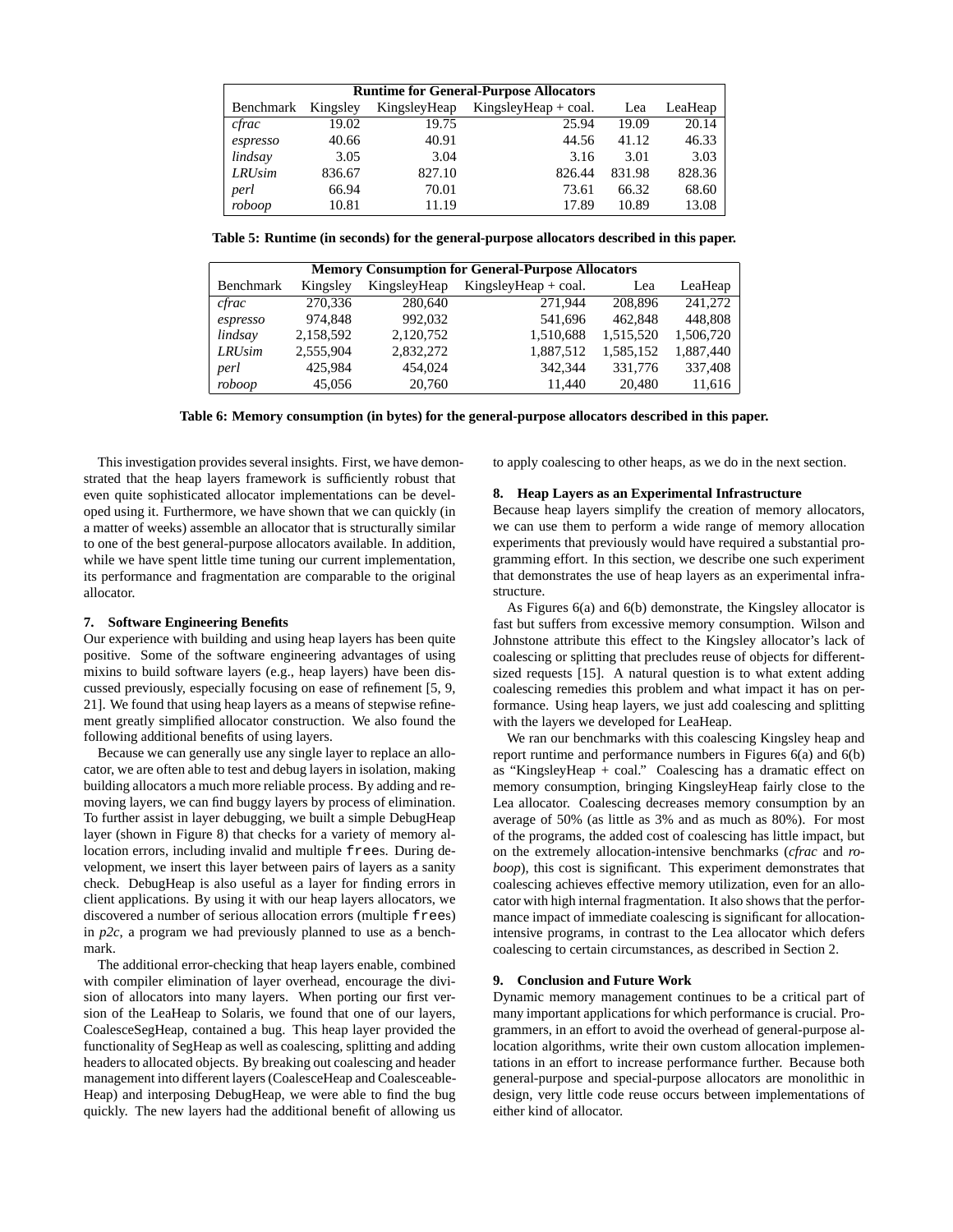```
template <class SuperHeap>
class DebugHeap : public SuperHeap {
private:
  // A freed object has a special (invalid) size.
  enum \{ FREED = -1 };
  // "Error messages", used in asserts.
  enum { MALLOC_RETURNED_ALLOCATED_OBJECT = 0,
         FREE_CALLED_ON_INVALID_OBJECT = 0,
         FREE_CALLED_TWICE_ON_SAME_OBJECT = 0 };
public:
  inline void * malloc (size_t sz) {
    void * ptr = SuperHeap::malloc (sz);
    if (ptr == NULL)return NULL;
    // Fill the space with a known value.
    memset (ptr, 'A', sz);
    mapType::iterator i = allocated.find (ptr);if (i == allocated.end()) {
      allocated.insert (pair<void *, int>(ptr, sz));
    } else {
      if ((*i) \cdot second := FREED) {
        assert (MALLOC_RETURNED_ALLOCATED_OBJECT);
      } else {
       (*i). second = sz;
      }
    }
    return ptr;
  }
  inline void free (void * ptr) {
    mapType::iterator i = allocated.find (ptr);if (i == allowed.end()) {
      assert (FREE_CALLED_ON_INVALID_OBJECT);
      return;
    }
    if ((*). second == FREED) {
      assert (FREE_CALLED_TWICE_ON_SAME_OBJECT);
      return;
    }
    // Fill the space with a known value.
    memset (ptr, 'F', (*i).second);
    (*i).second = FREED;
    SuperHeap::free (ptr);
  }
private:
  typedef map<void *, int> mapType;
  // A map of tuples (obj address, size).
  mapType allocated;
};
```
#### **Figure 8: The implementation of DebugHeap.**

In this paper, we describe a framework in which custom and general purpose allocators can be effectively constructed from composable, reusable parts. Our framework, heap layers, uses C++ templates and inheritance to allow high-performance allocators, both general and special purpose, to be rapidly created. Even though heap layers introduce many layers of abstraction into an implementation, building allocators using heap layers can actually match or improve the performance of monolithic allocators. This nonintuitive result occurs, as we show, because heap layers expand the flexibility of compiler-directed inlining.

Based on our design, we have implemented a library of reusable heap layers: layers specifically designed to combine heaps, layers that provide heap utilities such as locking and debugging, and layers that support application-specific semantics such as region allocation and stack-structured allocation. We also demonstrate how these layers can be easily combined to create special and general purpose allocators.

To evaluate the cost of building allocators using heap layers, we

present a performance comparison of two custom allocators found in SPEC2000 programs (197.parser and 176.gcc) against an equivalent implementation based on heap layers. In both cases, we show that the use of heap layers improves performance slightly over the original implementation. This demonstrates the surprising result that the software engineering benefits described above have no performance penalty for these programs. We also compare the performance of a general-purpose allocator based on heap layers against the performance of the Lea allocator, widely considered to be among the best uniprocessor allocators available. While the allocator based on heap layers currently requires more CPU time (7% on average), we anticipate that this difference will shrink as we spend more time tuning our implementation. Furthermore, because our implementation is based on layers, we can immediately provide an efficient scalable version of our allocator for multithreaded programs comparable to Hoard [6], whereas the Lea allocator requires significant effort to rewrite for this case.

Our results suggest a number of additional research directions. First, because heap layers are so easy to combine and compose, they provide an excellent infrastructure for doing comparative performance studies. Questions like the cache effect of size tags, or the locality effects of internal or external fragmentation can be studied easily using heap layers. Second, we anticipate growing our library of standard layers to increase the flexibility with which highperforming allocators can be composed. At the same time, we believe that we can build better general-purpose allocators by using heap layers. Finally, we are interested in expanding the application of mixin technology beyond memory allocators. The potential that C++ templates allow abstraction and composition at no performance cost opens up a number of possibilities to redesign and refactor other performance-critical infrastructures.

## **10. Acknowledgements**

Thanks to Michael Parkes for many enjoyable discussions about allocator design and construction and to Per-Åke Larson for pointing out the importance of custom allocators in server applications, to Yannis Smaragdakis for first bringing the mixin technique to our attention, and to Don Batory, Rich Cardone, Doug Lea, Michael VanHilst, and the PLDI reviewers for their helpful comments.

The heap layers infrastructure and accompanying benchmark programs may be downloaded from http://www.cs.utexas. edu/users/emery/research.

#### **11. References**

- [1] Apache Foundation. Apache web server. http://www.apache.org.
- [2] G. Attardi and T. Flagella. A customizable memory management framework. In *Proceedings of the USENIX C++ Conference*, Cambridge, Massachussetts, 1994.
- [3] Giuseppe Attardi, Tito Flagella, and Pietro Iglio. A customizable memory management framework for C++. In *Software Practice & Experience*, number 28(11), pages 1143–1183. Wiley, 1998.
- [4] David A. Barrett and Benjamin G. Zorn. Using lifetime predictors to improve memory allocation performance. In *Proceedings of the 1993 ACM SIGPLAN Conference on Programming Language Design and Implementation (PLDI)*, pages 187–196, Albuquerque, New Mexico, June 1993.
- [5] Don Batory, Clay Johnson, Bob MacDonald, and Dale von Heeder. Achieving extensibility through product-lines and domain-specific languages: A case study. In *Proceedings of the International Conference on Software Reuse*, Vienna, Austria, 2000.